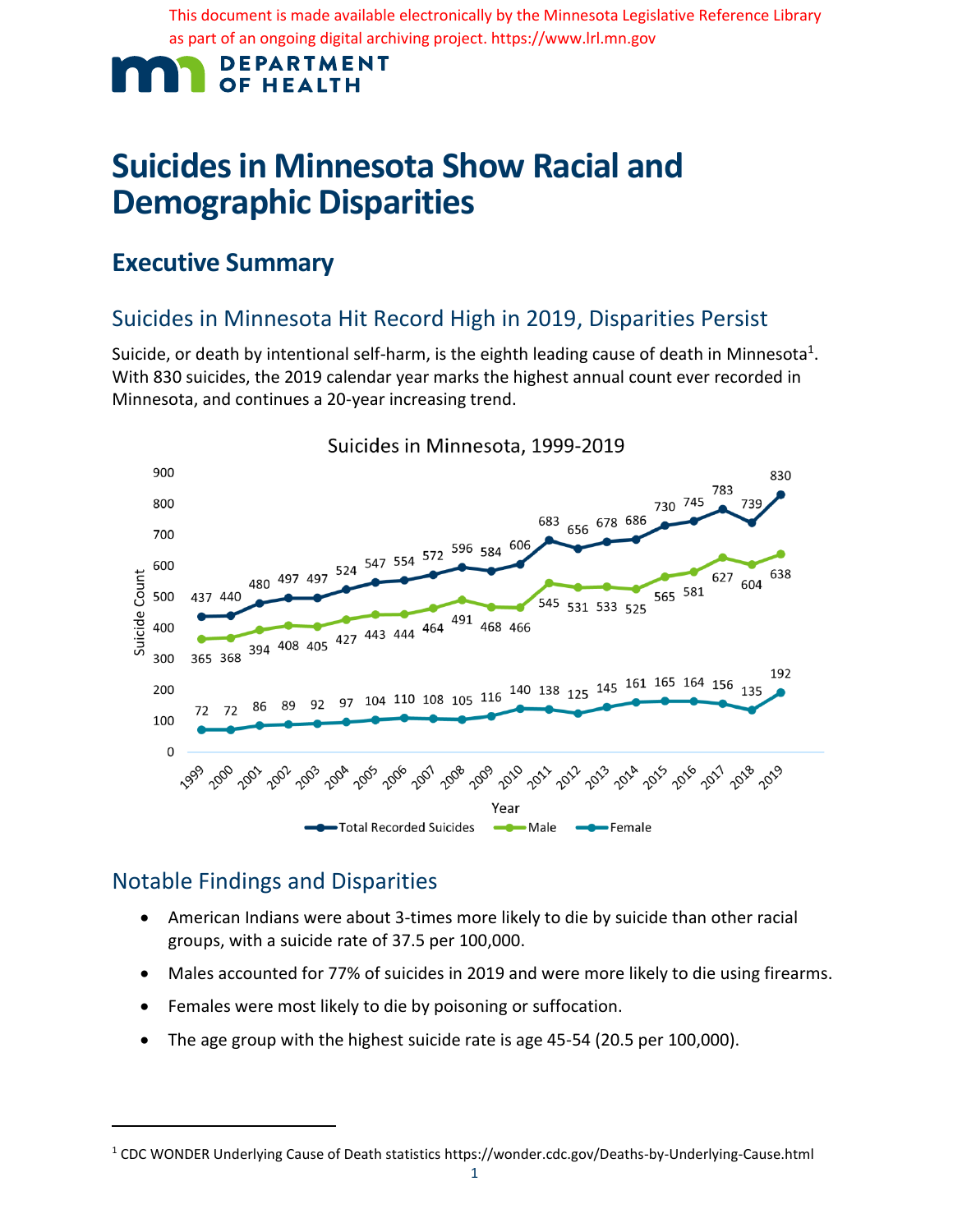### **Background**

Suicide, or intentional self-harm, is the eighth leading cause of death in Minnesota.<sup>2</sup> Previous reports of suicides in Minnesota have documented a consistent, decade-long increasing trend in the number of suicides each year, similar to trends across the United States. While the immediate cause of each suicide is not always clear and varies from person to person, suicides are preventable and more study is required to identify patterns that will allow prevention efforts to be most effective. This report provides insight into some of those patterns to support prevention efforts.

## **Minnesota's Suicide Prevention Efforts**

Minnesota's suicide prevention efforts are based on the evidence that suicides are preventable, mental illness is treatable, and recovery is possible. The goals of the Minnesota Suicide Prevention Plan include:

- Supporting healthy and empowered individuals, families, and communities to increase protection from suicide risk.
- Coordinating the implementation of effective programs by clinical and community preventative services providers to promote wellness, build resilience, and prevent suicidal behaviors.
- Promoting suicide prevention as a core component of health care services.
- Increasing the timeliness and usefulness of data systems relevant to suicide prevention and improving the ability to collect, analyze and use this information for action.
- Sustaining suicide prevention efforts.

## **Suicides in Minnesota, 1999-2019**

In 2019, Minnesota had a record high number of suicides with 830, marking the first time more than 800 Minnesotans died by suicide. The lowest annual suicide count in Minnesota over the past 20 years was 437 in 1999. In the years since there have been only 3 instances where the number of suicides decreased from one year to the next. New records for suicides were set each year from 2005 to 2008, 2010, 2011, and 2015 through 2017.

<sup>2</sup> CDC WONDER Underlying Cause of Death statistics https://wonder.cdc.gov/Deaths-by-Underlying-Cause.html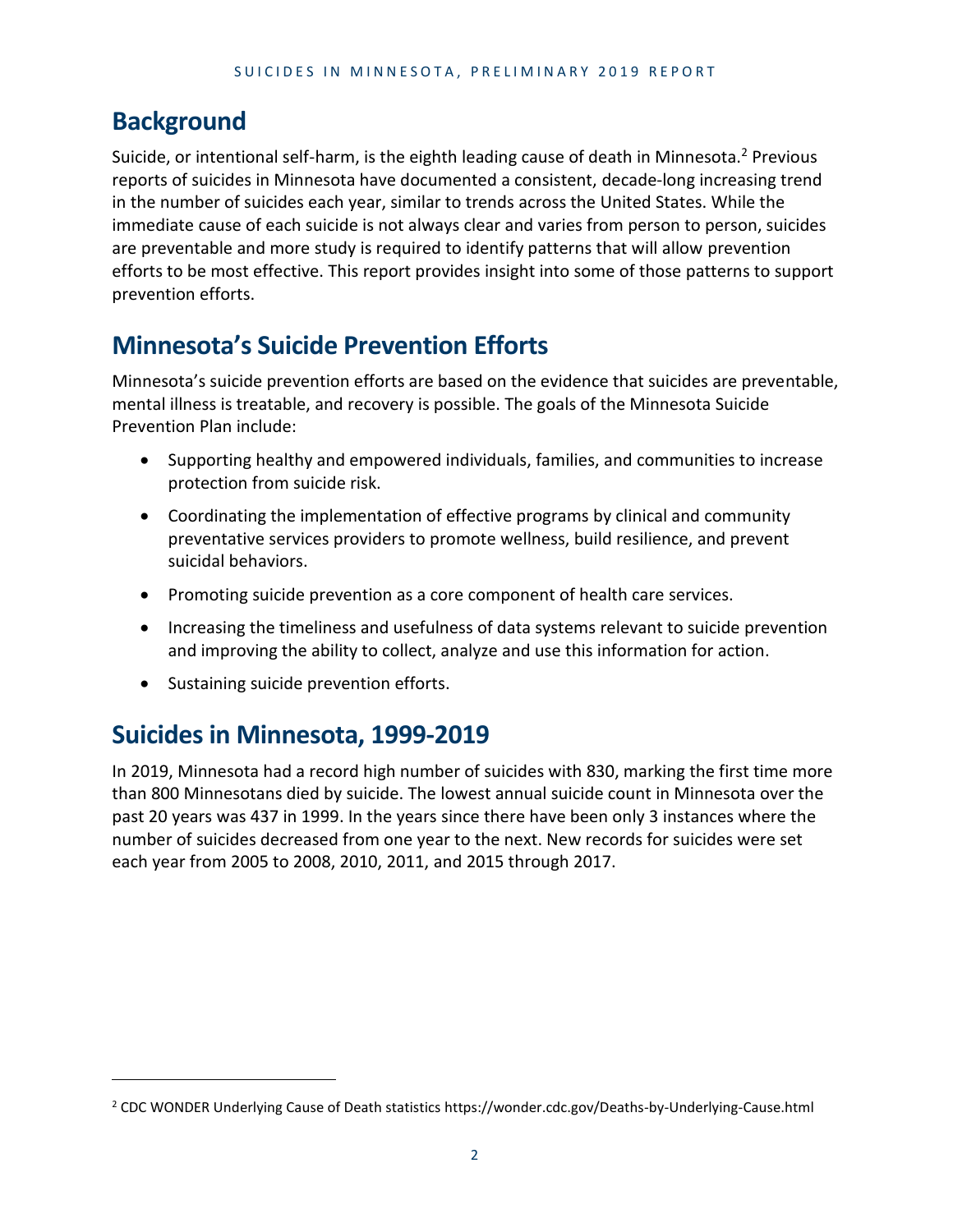

#### **Figure 1. Suicides Reach New Annual High in 2019**

Furthermore, the rate of suicides per 100,000 people in Minnesota was higher in 2019 than ever before. Calculating the suicide rate allows for valid comparisons of suicide counts over time, controlling the influence of increasing (or decreasing) population sizes.

For example, consider the year 2000 when Minnesota had its lowest suicide rate in the past 20 years. Since 2000, Minnesota's population has increased from about 4.9 million to 5.6 million. Had the 2000 rate of suicide been maintained (8.9 per 100,000), there would have been 502 suicides in 2019. The difference between this hypothetical scenario and reality is 328 suicides.

Further adjusting for changes in the age distribution of the population produces Figure 2 below. Using these rates, if Minnesota had maintained the rate of suicides in 2000 (8.9 per 100,000, the lowest in the past 20 years) there would have been approximately 3,000 fewer suicides.



#### **Figure 2. Suicide Rate Reached a New Annual High in 2019**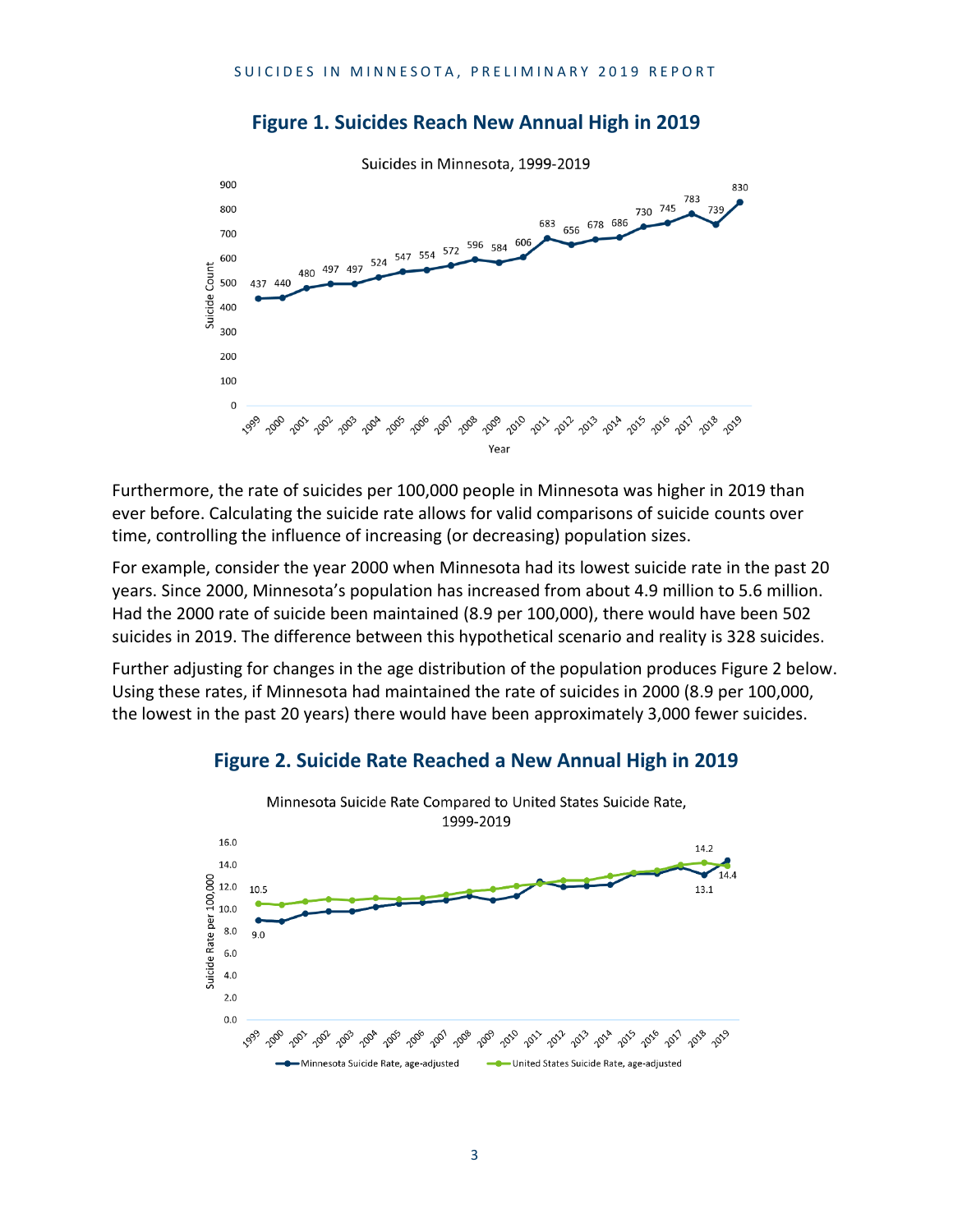## **Suicide Rates Vary by Age**

The age of individuals who died from suicide in 2019 ranged from 10 to 91 years with an average of 45.3 years and a median of 45 years. The age group with the largest number of suicides was adults aged 55-64 years (158).

In 2019, adults aged 45-54 years had the highest rate of suicide (21.4 per 100,000) followed by adults aged 55-64 years (20.9 per 100,000). By contrast, adults over 65 years had a suicide rate of about 13.6.

Due to the differences in rates of suicide by age group, comparisons of other groups must be adjusted for the age of the population.



#### **Figure 3. Suicide rates differ by age, highest rates among 45-64 years**

## **Male/Female Disparities in Suicide**

Males have consistently had suicide rates between 3-5 times higher than those of females since 1999. (See Figure 4.) However, the 2019 suicide rate among females is more than double the rate of suicide in 2000 (6.7 vs. 2.9 per 100,000). Over that same timeframe, rates of male suicide increased from 15.3 to 21.8 per 100,000.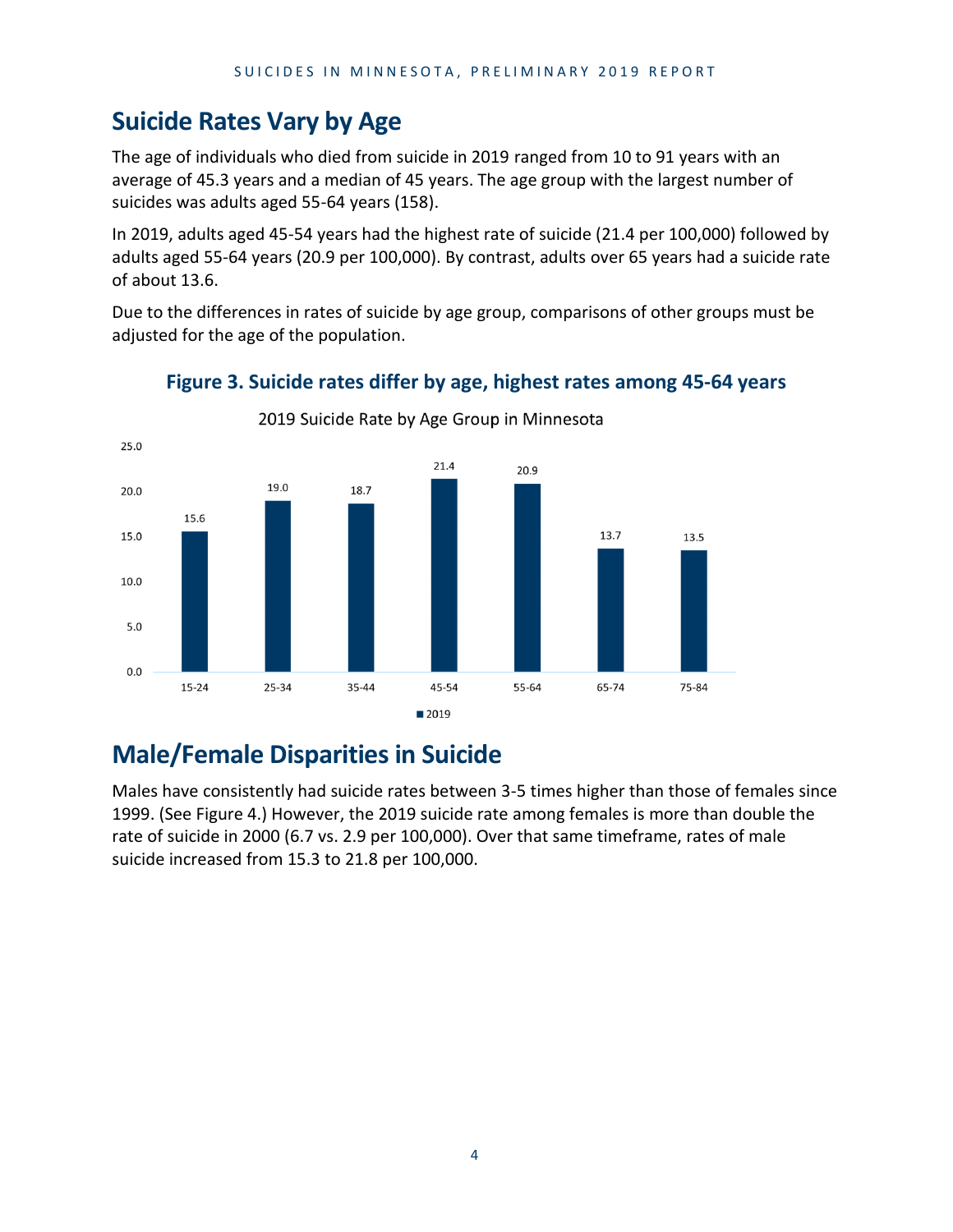#### **Figure 4. Rate of suicides among males is 3-5 times higher than females.**



## **Racial and Ethnic Disparities in Suicide**

In 2019, suicides were not equally distributed among racial groups in Minnesota. White/Caucasian people represented 86% of suicides (703 out of 821), while making up 84% of all Minnesota residents<sup>3</sup>. American Indians represented 3.4% of all suicides but make up 2.2% of all residents.

When these patterns are translated to suicide rates these differences become starker. In the charts below it is clear that while the number of suicides in Whites is much higher than all other racial groups, the rate of suicide in American Indians is 2-4 times higher than that of other racial groups. Looking at the trend in suicide rates over time (data not shown), 2019 is not unique in this regard.

Regarding Hispanic ethnicity, Hispanic Minnesotans represented 19 (2.3%) suicides in 2019. This translates to an unadjusted suicide rate of 6.0 per 100,000. Non-Hispanics made up 802 (97.7%) of suicides, or 15.1 per 100,000 population.

<sup>3</sup> https://www.census.gov/data/tables/time-series/demo/popest/2010s-state-detail.html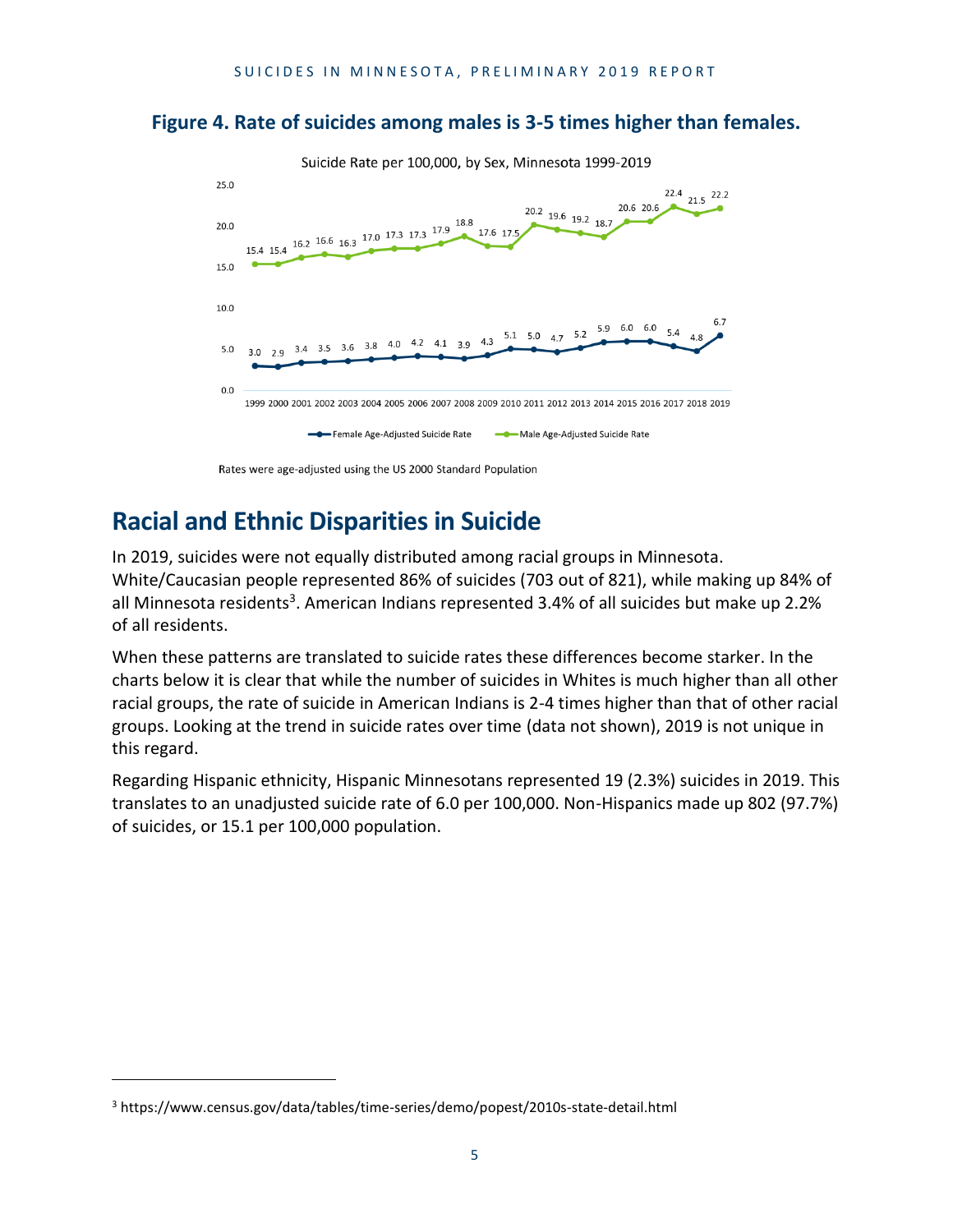

#### **Figure 5. Whites represent the majority of suicides, but suicide rates are markedly higher in American Indians.**

## **Mechanism of Suicide, preliminary**

Mechanism of suicide was analyzed using the primary cause of death noted on death certificates because it provided more detail than CDC WONDER. As of the writing of this report, however, death certificate data was still considered preliminary.

The most common mechanism of suicide in Minnesota in 2019 was intentional self-harm by firearm (354, 43%). Suffocation and poisoning made up 31% and 20% of suicides, respectively<sup>4</sup>. These 3 mechanism combined to make up 93.8% of all suicides in Minnesota.

However, males and females tended to use different mechanisms for suicide in 2019 as shown in the pair of charts below. Males were much more likely than females to use firearms (50% vs. 22%), whereas females were more likely to use poisoning than males (38% vs. 14%).

<sup>&</sup>lt;sup>4</sup> Suffocation includes drowning, hanging, and other means of denying oxygen to the body. Poisoning includes both legal and illegal drugs, alcohol, household chemicals, carbon monoxide, and other means of ingesting or inhaling toxic substances.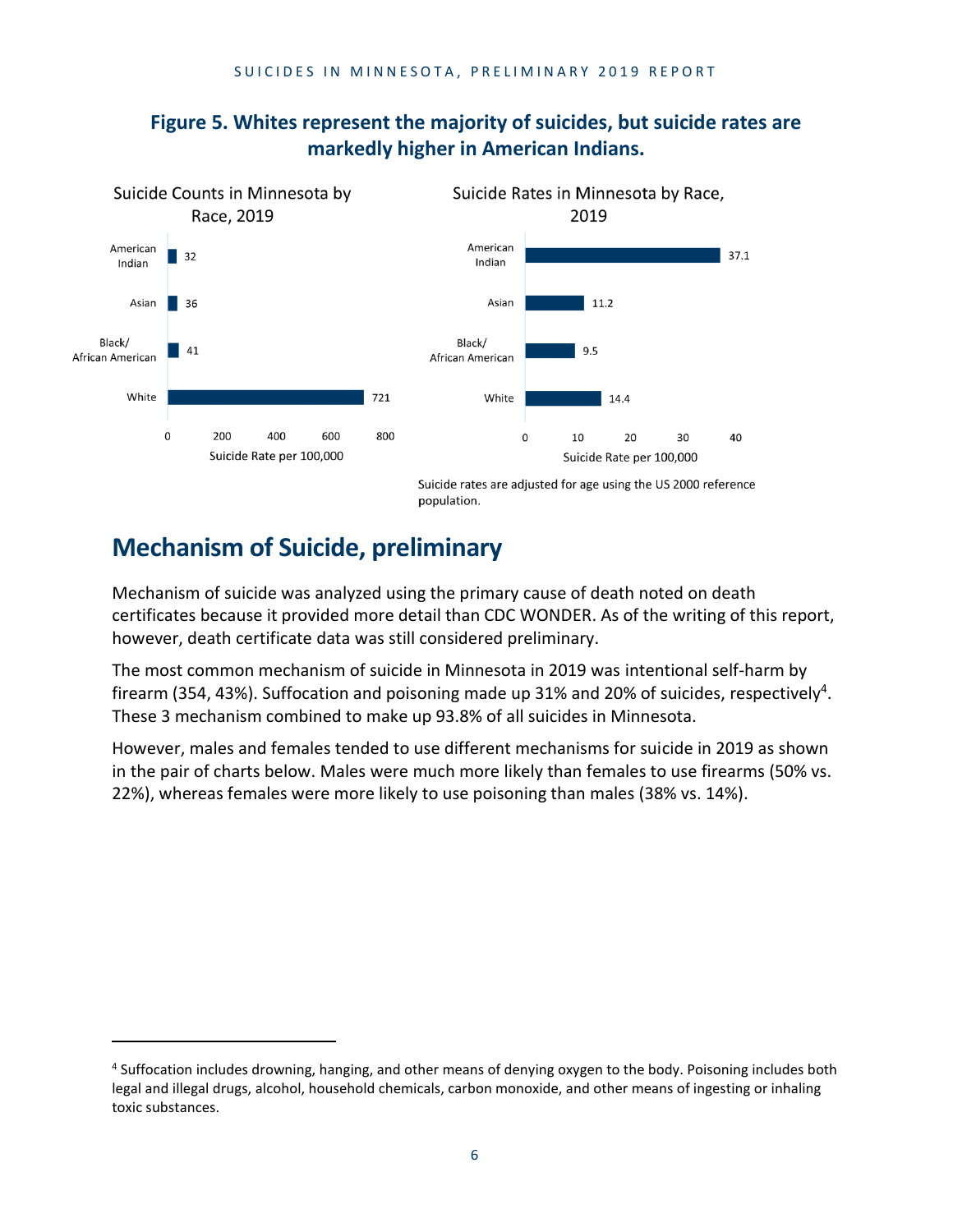#### SUICIDES IN MINNESOTA, PRELIMINARY 2019 REPORT



### **Conclusion**

Suicide continues to be a growing problem in Minnesota. New records for suicides were set each year from 2005 to 2008, 2010, 2011, and 2015 through 2017, and 2019 has set another new record, continuing a troubling trend. Only a small portion of these increases are due to the growing Minnesota population, as shown by increasing suicide rates over time.

These suicides disproportionately affected males, American Indians, and people age 45-64. Males made up 76% of suicides and were twice as likely to die by firearm. American Indians represent a special population in the sense that they make up a small minority of overall suicides, but have rates of suicide (adjusted for population size) 3-4 times higher than other racial groups. These details and patterns can be used to guide prevention efforts and policy decisions.

Further concerning is that these counts and rates are likely an underestimate for a variety of reasons. Often it is not clear if the nature of death is accidental or suicide, i.e. whether the decedent intentionally ended their life. Individuals completing death certificates may default to considering a death accidental in the absence of clear intent. For example, if an person is found dead, alone in their home, with drug paraphernalia around them, this will likely be considered an accidental overdose unless a suicide note or other explicit sign of suicide is found.

All of this leads to the conclusion that suicide is a growing problem in Minnesota. For 20 years there has been an increasing trend in suicide, underscoring the need for significant interventions throughout society and across a variety of gender, racial, and age groups.